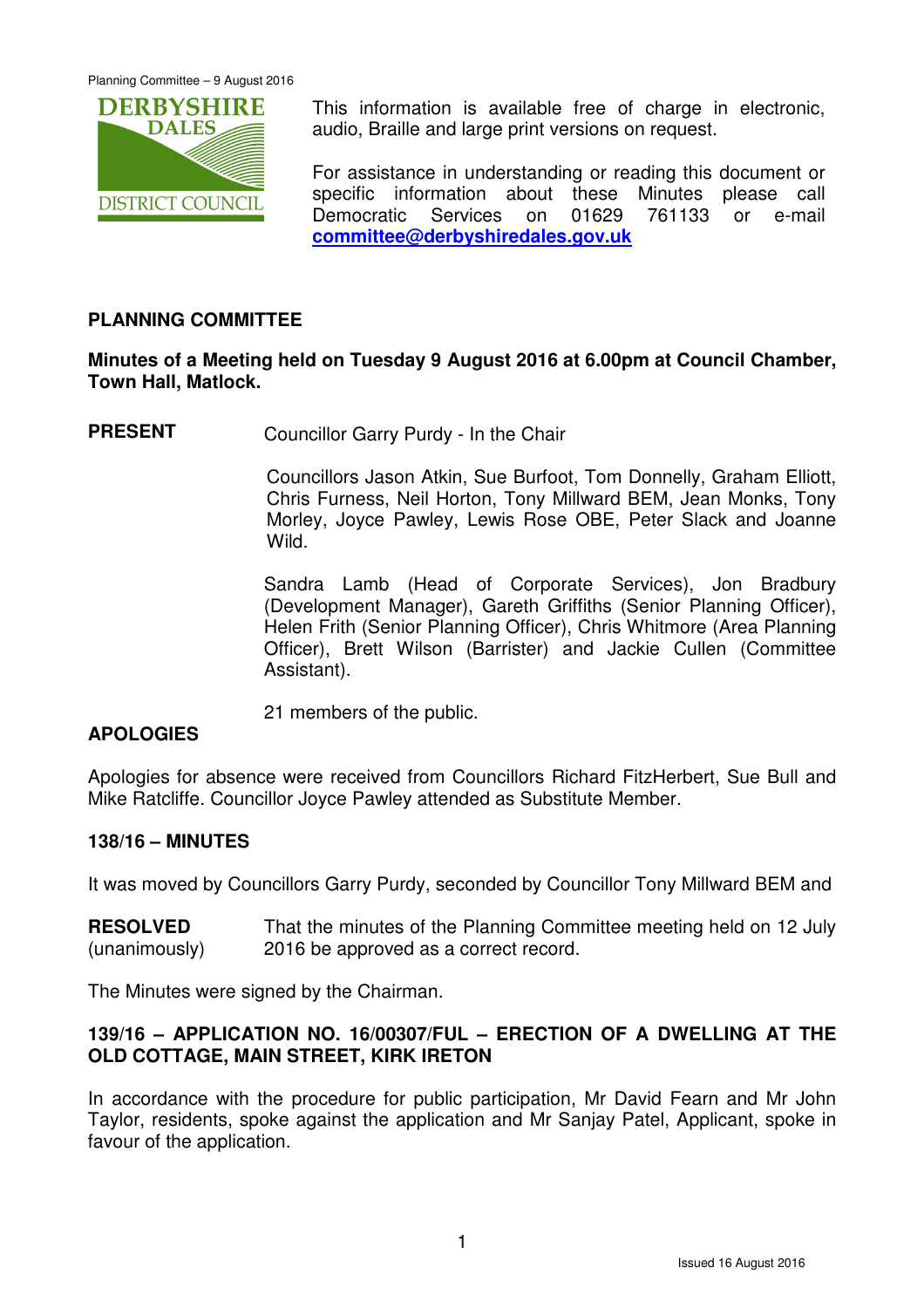It was moved by Councillor Tony Millward BEM, seconded by Councillor Tony Morley and

**RESOLVED** (unanimously) That planning permission be refused for the reason set out in the report.

### **140/16 – APPLICATION NO. 16/00316/FUL – DEMOLITION OF AGRICULTURAL BUILDING AND ERECTION OF DWELLING AT WALLANDS FARMHOUSE, BRASSINGTON ROAD, BRASSINGTON**

In accordance with the procedure for public participation, Mr Jeff James, Montague Architects, and Mr Jonathan Jenkins, Agent. spoke in favour of the application.

Correspondence received after publication of the Agenda was distributed at the meeting; this comprised comments from Brassington Parish Council

It was moved by Councillor Sue Burfoot, seconded by Councillor Joyce Pawley and

| <b>RESOLVED</b>    | That planning permission be refused for the reasons set out in the<br>report. |
|--------------------|-------------------------------------------------------------------------------|
| Voting:            |                                                                               |
| For                |                                                                               |
| <b>Against</b>     |                                                                               |
| <b>Abstentions</b> |                                                                               |

The Chairman used his casting vote and consequently declared the motion carried.

#### **141/16 – APPLICATION NO. 16/00095/OUT – RESIDENTIAL DEVELOPMENT OF UP TO 165 DWELLINGS, UP TO 47 UNITS OF CLASS C2 EXTRA CARE AND DOCTORS SURGERY (OUTLINE) AT LAND OFF BABBS LANE, DOVERIDGE**

The Committee visited the site prior to the meeting to allow Members to fully assess the impact of the development on the local environment.

The Area Planning Officer advised the Committee that the Applicant had appealed against Non-Determination of this Application, with a date set for a Public Inquiry in May 2017.

Correspondence received after publication of the agenda was distributed at the meeting; this comprised a letter from Doveridge Parish Council.

It was moved by Councillor Tony Morley, seconded by Councillor Jason Atkin and

**RESOLVED Voting:**  That had the Committee been asked to make a decision on this scheme they would have been minded to refuse it for the reason stated in the report.

| vouud.             |    |
|--------------------|----|
| For                | 13 |
| <b>Against</b>     |    |
| <b>Abstentions</b> | 0  |

The Chairman declared the motion carried.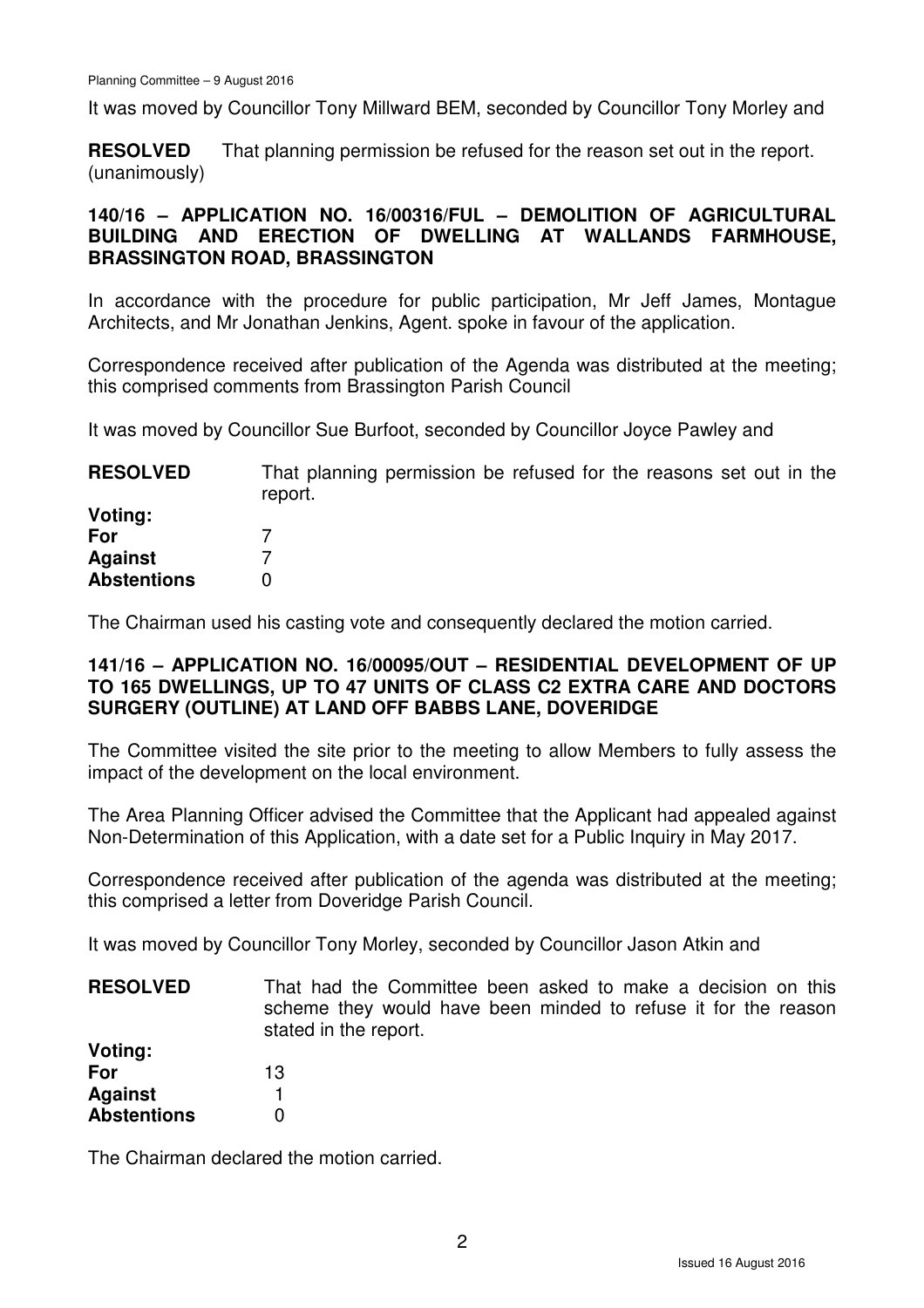## **142/16 – APPLICATION NO. 16/00208/OUT – ERECTION OF 17 DWELLINGS (OUTLINE) AT THE WOODYARD, 2 OLD MARSTON LANE, DOVERIDGE**

The Committee visited the site prior to the meeting to allow Members to fully assess the impact of the development on the local environment.

Correspondence received after publication of the agenda was distributed at the meeting; this comprised a letter of representation from Doveridge Parish Council.

It was moved by Councillor Peter Slack, seconded by Councillor Tom Donnelly and

**RESOLVED** (unanimously) That planning permission be refused for the reasons set out in the report.

#### **143/16 – APPLICATION NO. 16/00100/FUL – CONVERSION OF BUSINESS PREMISES TO DWELLING WITH ASSOCIATED EXTENSION/ALTERATIONS AT FORMER SHOP OFF MILLERS GREEN, WIRKSWORTH**

The Committee visited the site prior to the meeting to allow Members to consider the location for a house, amenity space, impact upon neighbours and impact on pedestrian route.

In accordance with the procedure for public participation, Mr Michael Bamford, Agent, spoke in favour of the application.

Correspondence received after publication of the agenda was distributed at the meeting; this comprised a letter from Councillor Mike Ratcliffe, which incorporated comments from a neighbour.

It was moved by Councillor Lewis Rose OBE, seconded by Councillor Tony Morley and

**RESOLVED** (unanimously) That planning permission be granted subject to the conditions as set out in the report, including an amendment to Condition 3 whereby the roof lights are to be non-opening and of obscure glazing.

## **144/16 – APPLICATION NO. 16/00322/OUT – ERECTION OF DWELLING (OUTLINE) AT LAND OFF WHITE TOR ROAD, STARKHOLMES, MATLOCK.**

This Application had been withdrawn.

#### **145/16 – APPLICATION NO. 15/00814/OUT – RESIDENTIAL DEVELOPMENT OF UP TO 57 DWELLINGS (OUTLINE) AT LAND ADJACENT TO BAKEWELL ROAD, MATLOCK**

In accordance with the procedure for public participation Mr Jonathan Jenkins, Agent. spoke in favour of the application.

At the Planning Committee meeting of the  $12<sup>th</sup>$  April 2016 the following were agreed:

1. That planning permission was approved for the development of up to 57 dwellings subject to the applicant entering into a S106 Agreement to secure: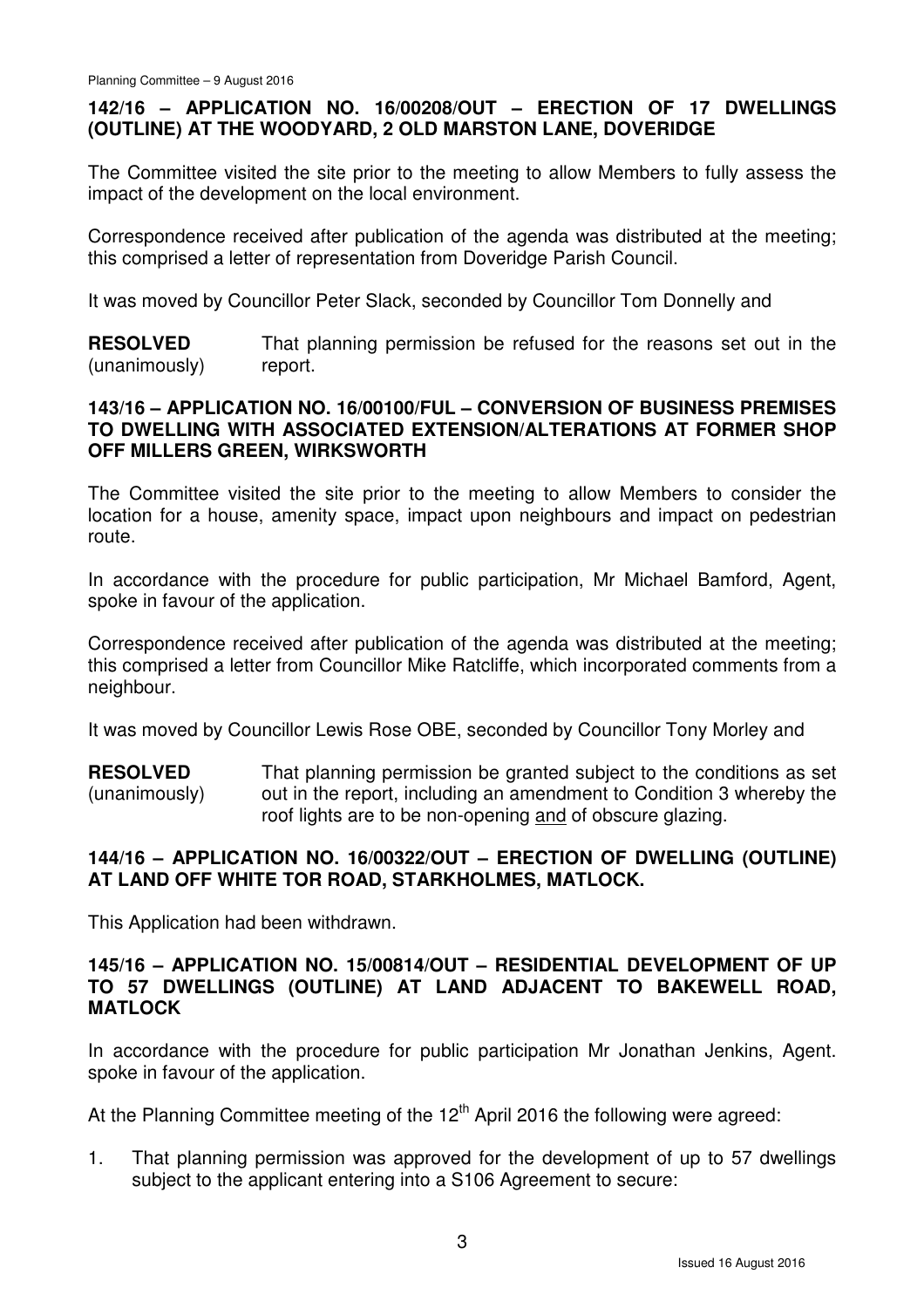- 30% on-site affordable homes
- Affordable homes to be built as bungalows and managed by a Registered Social Landlord with all affordable homes built to M4(3) standard
- Occupancy restrictions to apply to a further 20% of the dwellings built to M4(3) standard limiting occupation to registered disabled persons only
- Funding for the provision of a pedestrian crossing on the A6
- Mixture on site to achieve 50% dwellings to M4(2) standard and 50% to M4(3) standard
- 2. That the Development Manager be delegated authority to impose conditions in consultation with the Applicant's Agent to:
	- Achieve the provision of a pavement on the south side of the A6
	- Restrict development to the Eastern part of the site to retain an area of wetland and retain an open aspect in accordance with the illustrative masterplan
	- Other general conditions deemed necessary in consultation and those in response to the concerns of the statutory consultees

Since that decision was made by Members, Officers had been in negotiation with the applicant's agent and solicitor regarding the above restriction and the wording of the S106 agreement, leading to 3 issues for determination and/or clarification:

- 1. The definition of 'disabled' persons and whether the occupancy included the disabled person's family members;
- 2. Whether the restriction should be widened to include occupation to those aged over 55 and their family members;
- 3. Whether Members wished to give delegated authority to the Development Manager to finalise the S106 agreement and to determine compliance with the occupancy restriction.

In reference to item 1 above the definition of disability was considered to be that which was defined in the Equalities Act 2010:

A person (P) has a disability if -

- (a) P has a physical or mental impairment, and
- (b) the impairment has a substantial and long-term adverse effect on P's ability to carry out normal day-to-day activities.

The restriction should include that the family or carer of the disabled occupant would also qualify for occupancy whilst they were living there and their spouse and dependent children would continue to qualify following the death of the qualifying disabled person. Furthermore, the occupancy restriction would be registered on the land registry title which would require a certificate of compliance on each sale of the property to ensure the person complied. Therefore the buyer or solicitor for any proposed purchaser would need to provide details in writing to the Council to show how they or their client satisfied the definition and the Council would need to determine whether it was satisfied in each case.

With regard to item 2 above. The Planning Committee in April did not include those aged over 55 into the qualifying occupancy criteria. The applicant's agent and solicitor now requested that Members widened the occupancy criteria to allow those aged over 55 and their families to occupy the units, based on the reasons set out in the report.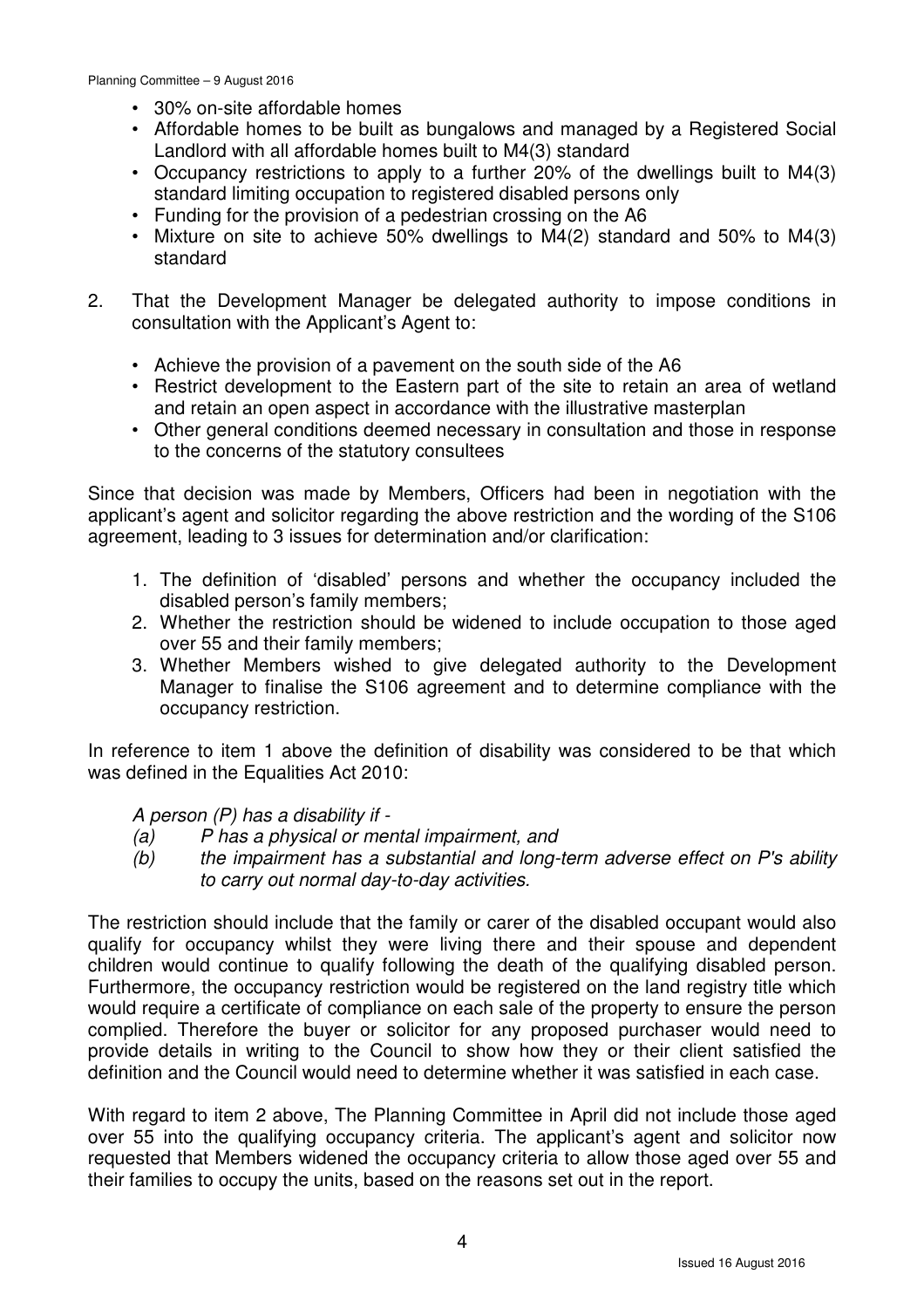With regard to item 3 above, clarification was sought as to whether Members wished to delegate authority to the Development Manager to finalise the S106 agreement, which was considered likely in this case to enable the successful completion of the legal agreement.

It was moved by Councillor Lewis Rose OBE, seconded by Councillor Garry Purdy and

#### **RESOLVED** 1. That planning permission is approved for the development of up to 57 dwellings subject to the applicant entering into a S.106 Agreement to secure:

- 30% on-site affordable homes
- The affordable homes are to be built as bungalows and managed by a Registered Social Landlord with all affordable homes built to M4(3) standard
- Occupancy restrictions to apply to a further 20% of the dwellings built to M4(3) standard limiting occupation to disabled persons with disabled persons defined as stated in the Equalities Act 2010 as follows:

A person (P) has a disability if -

- (a) P has a physical or mental impairment, and
- (b) the impairment has a substantial and long-term adverse effect on P's ability to carry out normal day-to-day activities.

The restriction should include that the family or carer of the disabled occupant would also qualify for occupancy whilst they are living there and their spouse and dependent children would continue to qualify following the death of the qualifying disabled person.

- Funding for the provision of a pedestrian crossing on the A6 (£40,000)
- Mixture on site to achieve 50% dwellings to M4(2) standard and 50% to M4(3) standard
- 2. That the Development Manager be delegated authority to impose conditions in consultation with the Applicant's Agent to:
	- Achieve the provision of a pavement on the south side of the A6
	- Restrict development to the Eastern part of the site to retain an area of wetland and retain an open aspect in accordance with the illustrative masterplan
	- Other general conditions deemed necessary in consultation and those in response to the concerns of the statutory consultees
- 3. That the Development Manager also be given delegated authority to finalise the S106 Agreement and to determine compliance with the occupancy restriction.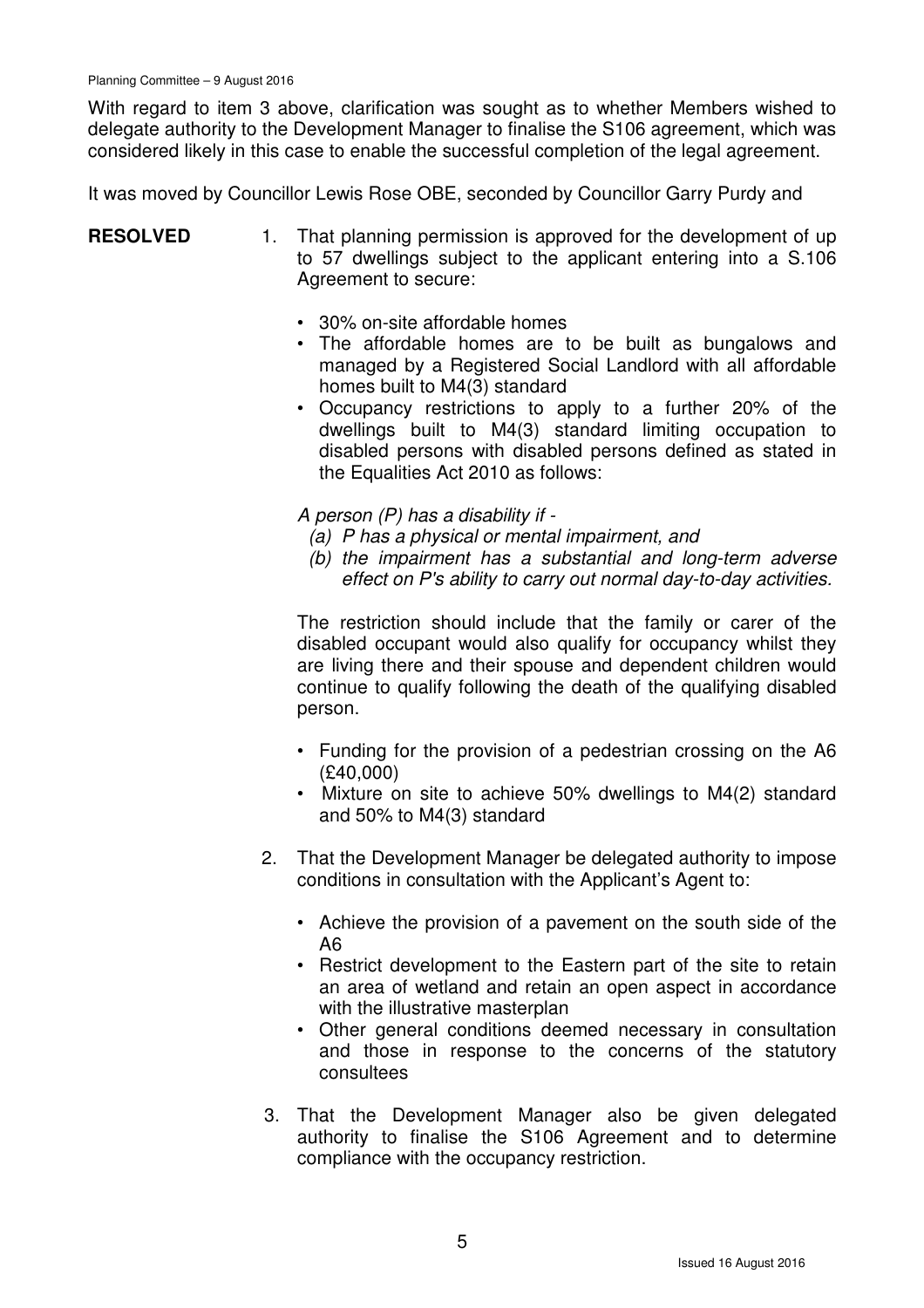| Voting:            |    |
|--------------------|----|
| For                | 13 |
| <b>Against</b>     | ი  |
| <b>Abstentions</b> |    |

The Chairman declared the motion carried.

#### **146/16 – 16/00144/S106D – DISCHARGE OF S106 PLANNING OBLIGATION DATED 6 AUGUST 2013 TO REMOVE REQUIREMENT TO PAY AFFORDABLE HOUSING CONTRIBUTION AT THE MINERS COTTAGE, MINING LANE, CARSINGTON**

The Committee was reminded that this item had been deferred from the Planning Meeting held on 24 May 2016 (Minute no. 24/16) pending the provision of evidence relating to the Applicant's current financial status.

In accordance with the procedure for public participation Mr Lawrence Cramer, Petitioner, presented a petition in favour of the application and Mr Lee Maddox, Applicant, spoke in favour of the application.

It was moved by Councillor Peter Slack, seconded by Councillor Lewis Rose OBE and

| <b>RESOLVED</b>    | That the S106 legal obligation relating to the financial contribution<br>towards affordable housing provision shall be removed.                                                                                                                                     |
|--------------------|---------------------------------------------------------------------------------------------------------------------------------------------------------------------------------------------------------------------------------------------------------------------|
|                    | Reason: The Applicant has provided evidence of unforeseen<br>additional expense incurred during the course of this development<br>which justifies extenuating circumstances. As such the legal<br>agreement no longer continues to serve a useful planning purpose. |
| Voting:            |                                                                                                                                                                                                                                                                     |
| For                | 10                                                                                                                                                                                                                                                                  |
| <b>Against</b>     | 4                                                                                                                                                                                                                                                                   |
| <b>Abstentions</b> |                                                                                                                                                                                                                                                                     |

The Chairman declared the motion carried.

#### **147/16 – APPLICATION NO. 16/00355/FUL – ERECTION OF 6 NO. BUNGALOWS AND ASSOCIATED GARAGES AT RICK YARD ORCHARD, CHURCH LANE, BRAILSFORD**

Councillor Jason Atkin left the meeting at 8.14pm during discussion of this item.

The Committee was reminded that this application had been deferred at the  $12<sup>th</sup>$  July 2016 planning meeting (Minute No. 109/16) in order for legal advice to be sought on the potential to mitigate reasons given in the Officer Recommendation for refusal such that an alternative decision could be debated that was reasonable in all circumstances, as outlined in the report. A legal opinion had been received and was summarised in the report, and it was also noted that the applicant's agent had submitted further information to the Highway Authority regarding access issues, but this had not overcome the concerns raised by the Highway Authority.

In accordance with the procedure for public participation Mr John Colley, Resident, spoke against the application and Ms Laughlin, on behalf of Brailsford Parish Council, Mrs Alison